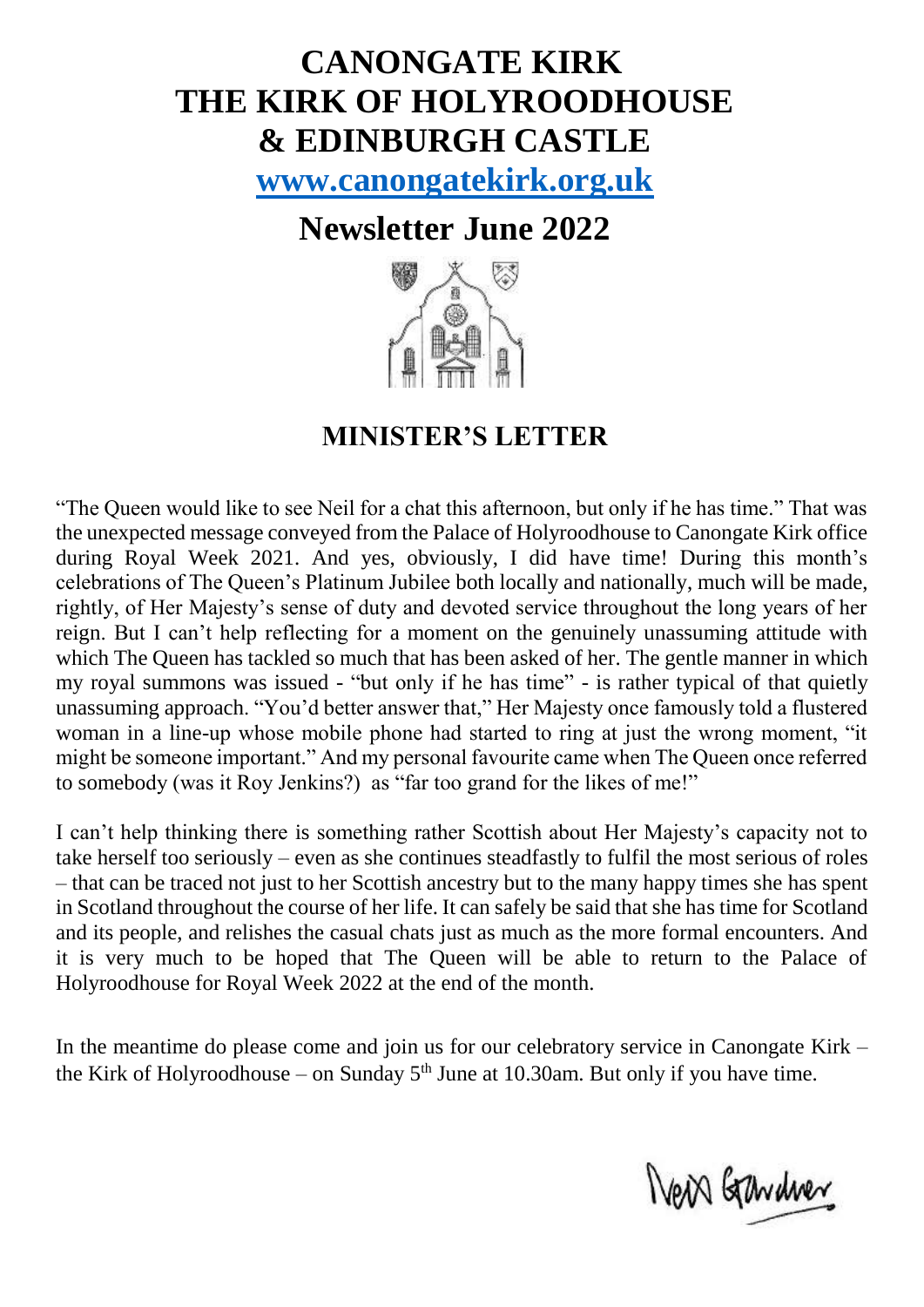#### **PARISH REGISTER**

| <b>Baptisms</b> |                                                                  |  |
|-----------------|------------------------------------------------------------------|--|
| $1st$ May       | Edith May Simpson                                                |  |
|                 | Hugh Alexander Simpson                                           |  |
| $2nd$ May       | <b>Beth Hawker</b>                                               |  |
| $22nd$ May      | Eliza Jane Comrie Macnair                                        |  |
|                 | Alfred John Lochlan Daniels                                      |  |
| $29th$ May      | Poppy Harriet Johnston                                           |  |
|                 | Georgina Alba Lyall Martin                                       |  |
|                 | "Go therefore and make disciples of all nations, baptizing them" |  |
| Wedding         |                                                                  |  |
| $21st$ May      | Antonia Munro & Edward Strang Steel                              |  |
|                 | "Those whom God has joined together, let not man divide."        |  |
| <b>Funeral</b>  |                                                                  |  |
| $24th$ May      | John Fleming Cumberland Street SW Lane                           |  |
|                 | "Let not your hearts be troubled, neither let them be afraid."   |  |

#### **PLATINUM JUBILEE SUNDAY 5 th JUNE**

Canongate Kirk's celebration of Her Majesty The Queen's Platinum Jubilee will take place at our regular morning service at 10.30am on Sunday 5<sup>th</sup> June, when the Church also celebrates Pentecost. Our guest preacher will be the former Minister of Canongate Kirk, The Revd Charles Robertson. Members of staff at the Palace of Holyroodhouse have been invited, along with their families, as have members of the High Constables and Guard of Honour of Holyroodhouse, and the service will be followed by a glass of something fizzy in the courtyard, weather permitting. Do come along and help celebrate this truly unique milestone. If you'd like to lend a hand in advance or on the day, please have a word with the Minister or Session Clerk. All welcome.

#### **BBC SONGS OF PRAISE**

We have been asked to host a recording session for BBC Songs of Praise on Friday 10<sup>th</sup> June at 6.30pm. The recording will take until 9.30pm and include a number of hymns that will feature in different editions of the next series. Details are being circulated around all the churches in Edinburgh but it would be good to have our own congregation well represented. Please come and support if you can and tell your friends! To book your FREE tickets please contact [SOPCongregations@avantimedia.tv](mailto:SOPCongregations@avantimedia.tv) or call 07734 030 888 as soon as you can.

#### **OPEN KIRK**

With restrictions easing and visitors on the Royal Mile increasing, we restarted Open Kirk on Sunday 1<sup>st</sup> May. We continue to focus on Sunday afternoons only and volunteers are encouraged to sign up for slots from 12-2pm or from 2- 4pm on the board in the Kirk foyer. The hope is that the first shift might appeal to someone who has come to church and could stay on for a while after the service. If you have not helped to welcome visitors and tourists before, and would like to find out more, please have a word with Lesley Wallace, our Open Kirk Co-ordinator.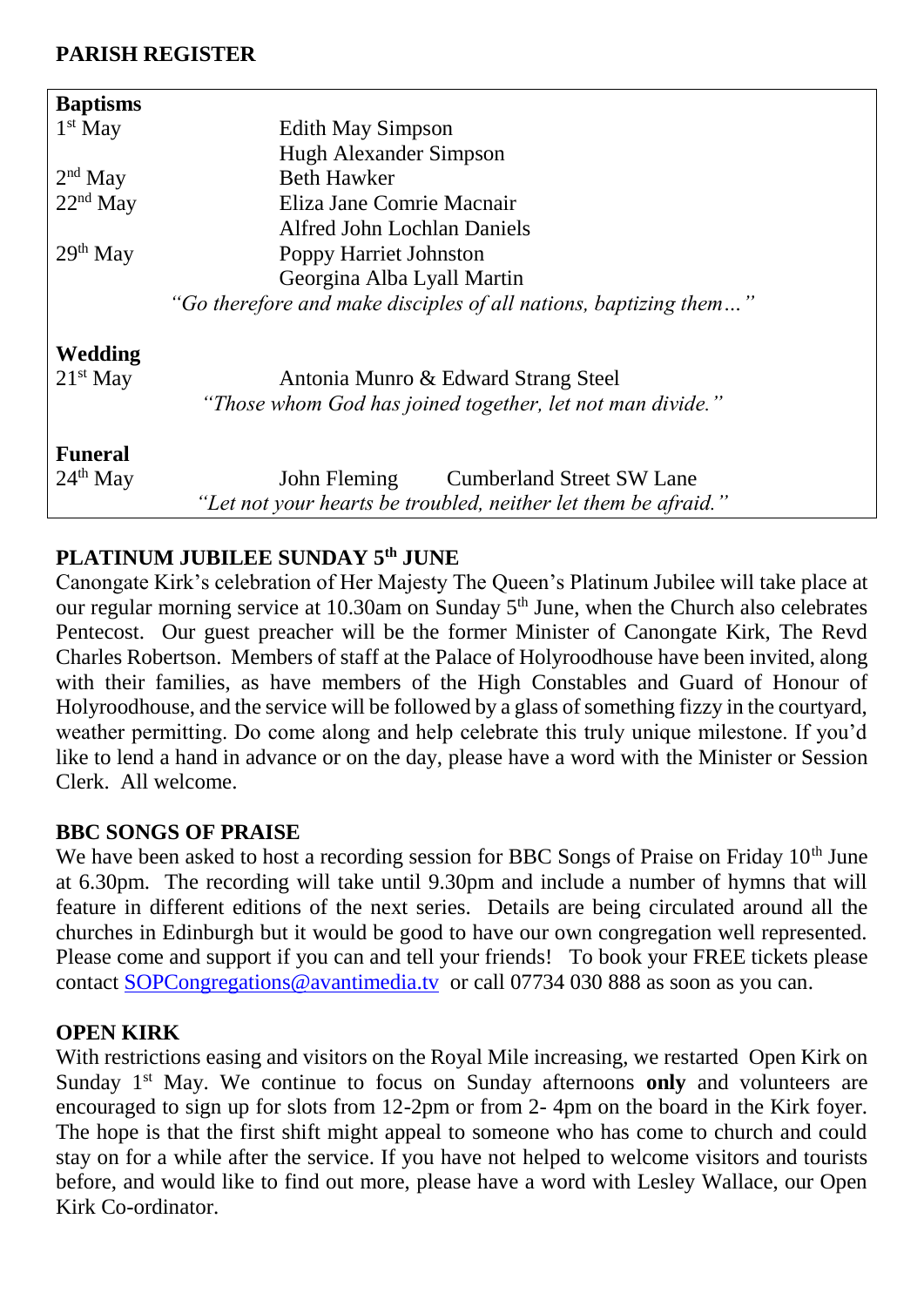| <b>CONCERTS IN JUNE</b>   |                                                                           |             |  |
|---------------------------|---------------------------------------------------------------------------|-------------|--|
| Sunday $12th$             | Linton Singers at 7pm <i>Dulcis Jesu</i> (in support of Mary's Meals) £15 |             |  |
| Saturday 18 <sup>th</sup> | Calton Consort at 7.30pm Songs of the Baltic Sea                          | £12/£10     |  |
| Tuesday $21st$            | University of Manchester Chamber Choirs at 1pm                            | <b>FREE</b> |  |
| Wed 29 <sup>th</sup>      | University of Nottingham Music Society at 4pm                             | <b>FREE</b> |  |
|                           |                                                                           |             |  |

#### **SAFEGUARDING**

As part of the Kirk Session's legal responsibilities as Trustees, a number of elders recently underwent online training on the important subject of safeguarding – essentially the protection of children and vulnerable adults who come to church services and events. As we emerge from the pandemic determined that everyone should continue to feel safe within our walls, it is essential that in this regard too everyone should feel safe and be aware of the structures in place to offer support. Dinah Croy is our safe-guarding co-ordinator and anyone who would like to know more, or raise any specific concerns, should speak with her in the first instance or with any member of the Kirk Session.

#### **BOOKS FOR BORROWING**

Did you know that in the foyer cupboard at the Kirk there is a shelf of books with particular relevance to Canongate that can be borrowed by anyone, not least newcomers to the church or parish? Some of them specifically tell the history of our church and parish, others focus on military connections or other associations – the latest addition is a book by Heidi Kuhn, who recently gave a talk on her charity work turning minefields into vineyards in Afghanistan.

#### **QR CODE**

We remain hugely grateful to everyone who has supported Canongate Kirk financially by various methods over the last two challenging years. The contactless machine in the foyer has come in very handy, but it's worth noting that we are unable to claim Gift Aid on donations that come in via this means. If you regularly donate via the contactless machine and would like the congregation to claim Gift Aid on your donation, at no further cost to yourself,



please have a word with Jenifer Davidson, our Treasurer. Meanwhile we have a new means of facilitating donations to Canongate Kirk, using this QR code. When scanned with your smart phone it will take you straight to our digital donations page.

#### **TELEPHONE SERVICE**

The weekly service continues to be livestreamed to our website at 10.30am every Sunday and then available online at any time, and may also be heard on a landline telephone – simply dial 0131 546 4001 and press 1 when prompted. Calls are charged at your phone provider's usual local rate – please let anyone know who is unable to access the internet but might appreciate this kind of connection.

#### **QUEEN'S GALLERY EXHIBITIONS**

*Seven Portraits – Surviving the Holocaust* Tickets and information: <https://bit.ly/3KdIpiC> A last chance to see these poignant portraits - until June 6<sup>th</sup> 2022. *Masterpieces of Buckingham Palace*: a chance to enjoy some of the greatest paintings from the Royal Collection, with works by Rembrandt, Van Dyck, Rubens and Artemisia removed from the Picture Gallery at